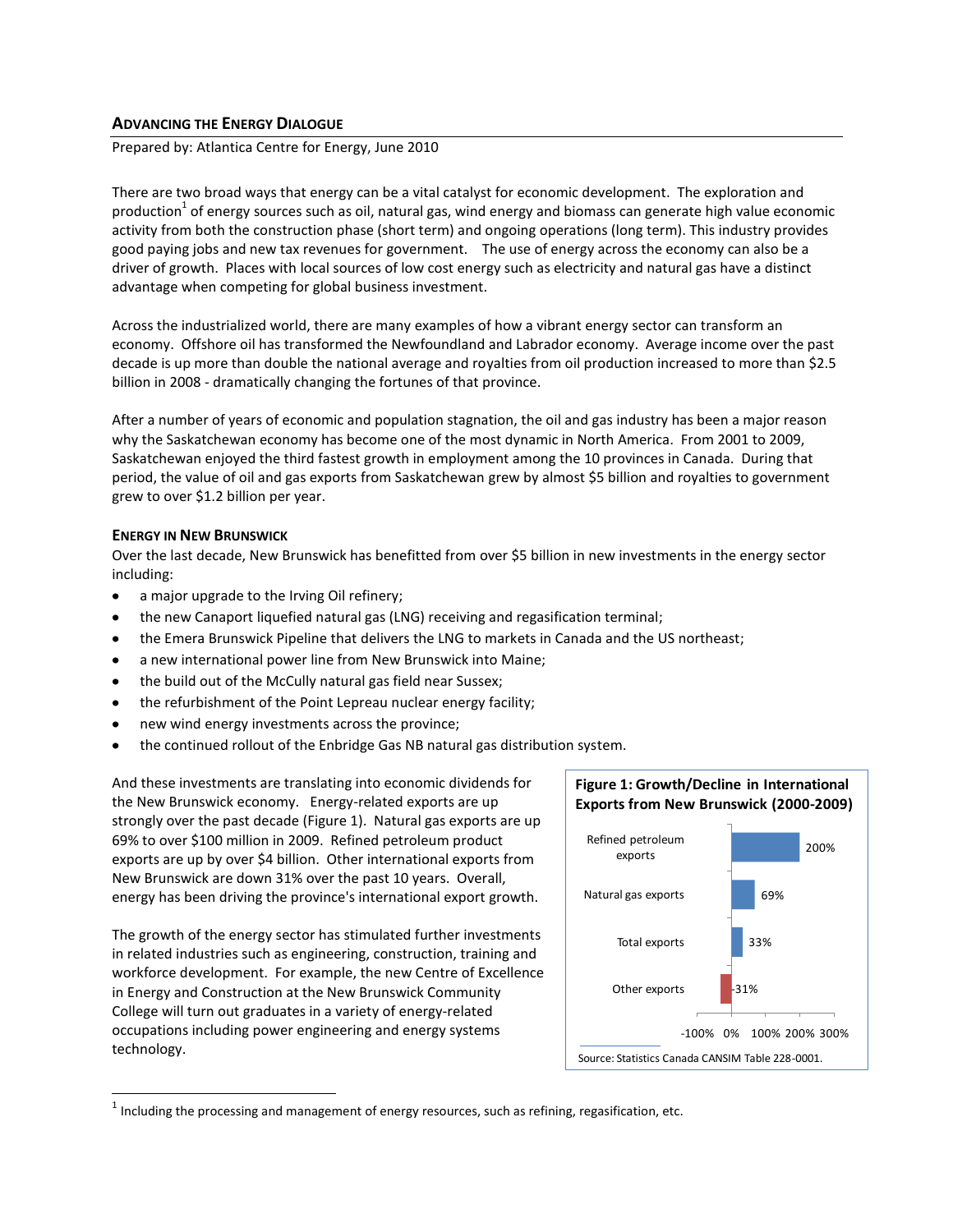# **NEW BRUNSWICK NEEDS GROWTH INDUSTRIES**

New Brunswick has suffered 18 straight years of net outmigration<sup>2</sup>. We have lost many of our best and brightest to other areas. Coupled with low levels of immigration and a declining natural birth rate, this has resulted into overall population stagnation. In 2009, New Brunswick's population was back to the level it was in 1994.

Driving this population stagnation has been weak employment growth. New Brunswick has experienced employment growth well below the Canadian average for the past two decades. Further, the largest employment gains in the last decade have been in the public sector (health care, education and public administration) and customer contact centres, two areas that are unlikely to be the drivers of the economy over the next decade.



Many of the private sector industries that are growing in New Brunswick are at the lower end of the wage scale. The average

New Brunswicker earns 18% less than the average Canadian - only Prince Edward Islanders have a lower average income. This translates into lower taxes paid to government which, in turn, results in the New Brunswick government being the second most reliant on federal government transfer payments in Canada.

Clearly, New Brunswick needs to find new ways to drive economic growth.

# **ENERGY CAN BE A HIGH VALUE GROWTH SECTOR**

There is considerable potential for the energy sector to build on the gains of the last decade and become a major growth engine for the New Brunswick. The New Brunswick Department of Energy has already identified some \$5.8 to \$7.6 billion worth of potential energy investment in the near future.

The potential benefits of growing the energy sector in New Brunswick are great. Extracting local oil and gas reserves and profits from electricity generation provide billions of dollars in royalties to provincial governments across Canada (Figure 3)<sup>3</sup>.

In addition, many of the projects in the energy sector are capital intensive which results in more economic stability.

The energy sector also provides good paying, highly skilled construction, operation and maintenance jobs for New Brunswickers. The median salaries for workers in the energy sector in New Brunswick are from 50% to 100% higher than the median salary for all occupations (Figure 2).



 $2$  More Canadians and landed immigrants moving out of the province than moving to the province. This does not include immigration.

 $\overline{a}$ 

 $^3$  This only shows royalty revenue. The New Brunswick government receives tens of millions in tax revenue each year from the energy sector (corporate and personal income tax as well as HST).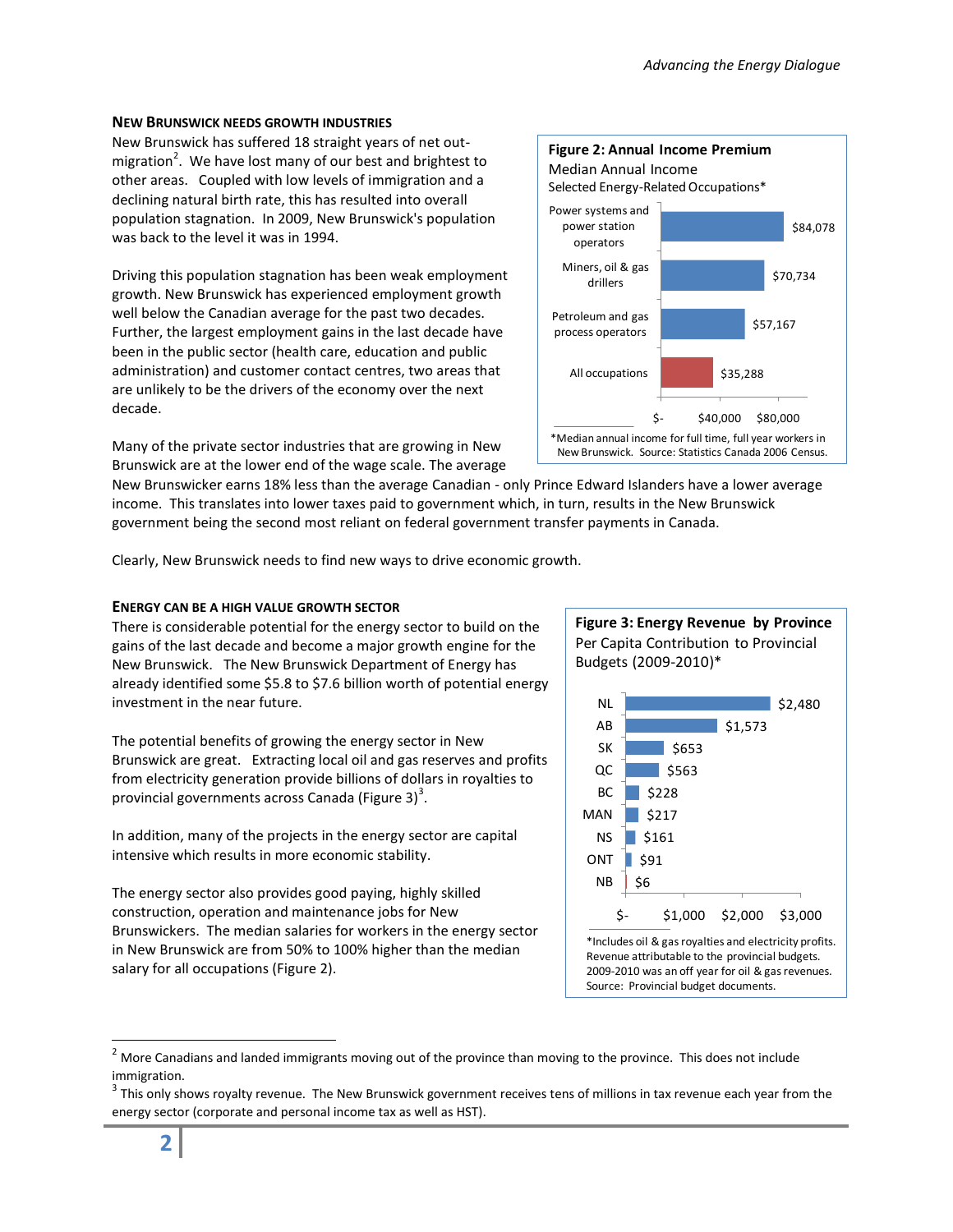Specific opportunity areas include:

## **Foster more indigenous natural gas exploration, production and local use**

Increased investment in natural gas exploration could lead to the successful exploitation of one of the largest shale gas deposits in Canada. There is estimated to be 67.3 trillion cubic feet of shale gas just in the Frederick Brook formation in southern New Brunswick. If it can be successfully extracted, this one deposit is equivalent to 25 times the entire annual natural gas market in Canada. There is also potential to dramatically increase the local markets for both indigenous gas and Canaport LNG. Over 60% of households in Ontario use natural gas and that rises to 70% and higher in Saskatchewan and Alberta. In New Brunswick, only a small fraction of households and businesses use natural gas. Natural gas can also be used for electricity generation. Natural gas-fired electricity plants are quicker/cheaper to build and cleaner to operate.

## **Capitalize on the growth of the renewable energy sector**

The renewable energy sector including wind, biomass/bio-energy and possibly solar and tidal energy is also a potential economic driver and at the same time it helps the province and region reduce its carbon footprint. There is also opportunity to partner with the adjacent jurisdictions of Quebec and Newfoundland and Labrador to access potentially lower cost and clean hydro-electricity.

## **The** *Energy Corridor* **into New England**

New Brunswick is already a major exporter of energy to New England (refined oil, natural gas and electricity). There is potential to grow the energy corridor with electricity exports, additional natural gas and other opportunities.

## **Attract new petrochemical and related-manufacturing investment**

Building on existing infrastructure, human resources and energy assets, there is potential to attract investment into chemical, petrochemical sectors. There may also be opportunity to attract investment into the manufacturing of energy systems (such as wind, solar, tidal and nuclear) because of the competitive operating cost structure and other local business environment advantages.

#### **Attract regional offices and industry support activities**

Beyond exploration, production and distribution there is significant opportunity to grow the regional office, technical and support services side of the energy industry in New Brunswick. A growing number of national and international energy firms are doing business in the province and could be targets for establishing regional offices, back offices, research and development, training and other support services in the province. While not many people realize it, the largest private sector employer in the Greater Moncton region is the largest energy company in the world, ExxonMobil. The company also operates a business service centre in Saint John. Between the Moncton and Saint John centres, the company employs over 1,300 New Brunswickers and occupies more than 300,000 square feet of office space.

#### $\Rightarrow$  Be a jurisdiction with competitively priced energy

Jurisdictions that are major producers of energy are low cost areas for energy used in manufacturing and other energy-intensive industries (such as data centres). New Brunswick has had relatively low cost electricity but that advantage is rapidly eroding (see below). Focusing on stable and competitively priced energy for local use should go hand in hand with efforts to expand energy production in the province and region.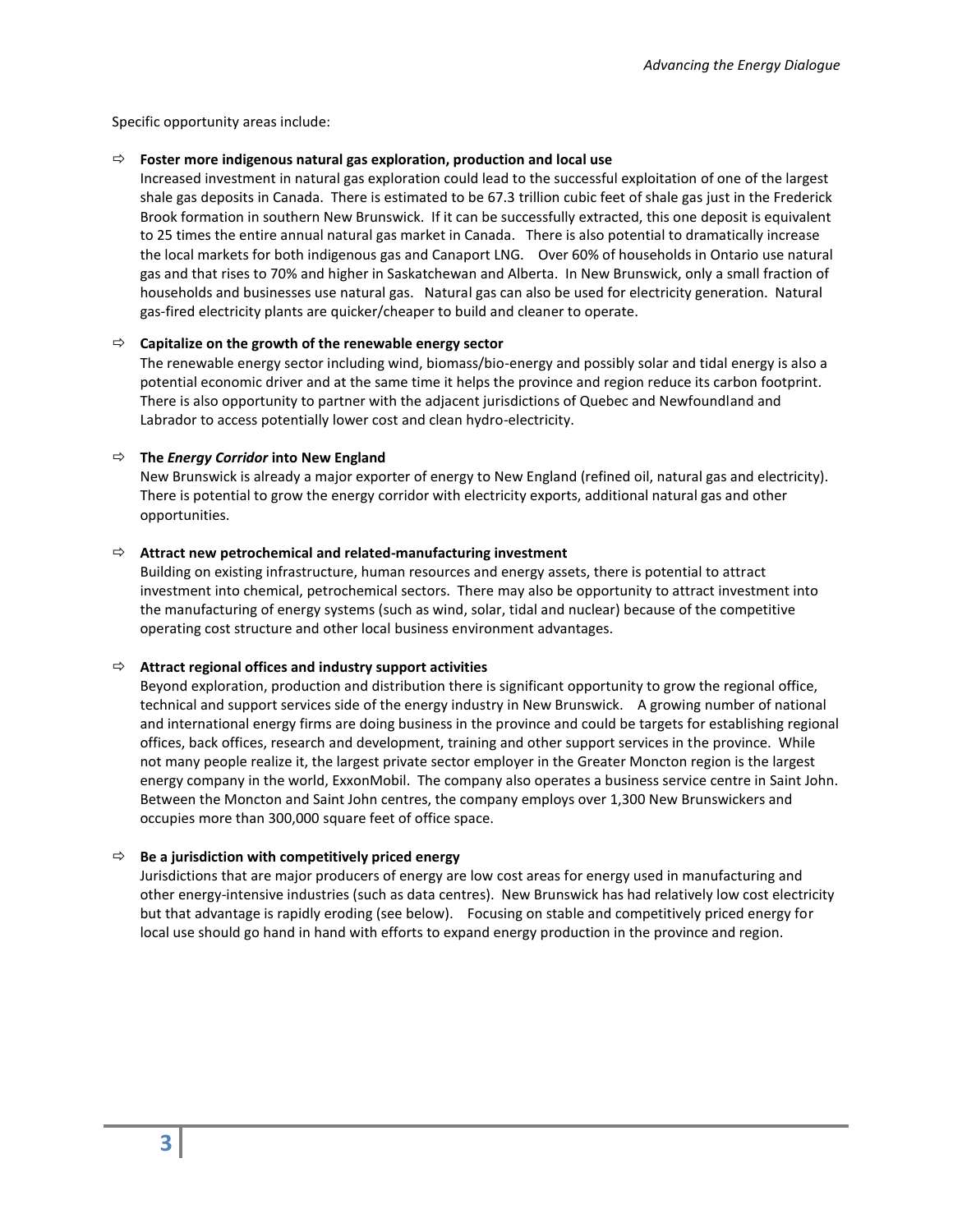## **IMPEDIMENTS EXIST**

In order for New Brunswick to capitalize on the potential of the energy sector, there are a number of challenges that need to be addressed.

First, the cost of electricity for manufacturing and industrial uses in New Brunswick is escalating much faster than other jurisdictions across North America - particularly those with a high concentration of industrial activity. The New Brunswick economy is the third most reliant on its industrial sector among the 10 provinces in Canada.

According to Statistics Canada, the cost of industrial electricity in New Brunswick has increased by almost 28% since 2005 tied with Nova Scotia for the fastest increase among the 10 provinces in Canada (Figure 4). With NB Power's aging generating infrastructure and the second highest debt load among electricity utilities across Canada, the outlook for competitive electricity prices in the province is not positive.

How can New Brunswick address the issue of rapidly escalating industrial electricity costs? Is there potential for



New Brunswick to access low cost hydro-electricity from either Labrador or Northern Quebec? Could natural gasfired electricity generation be part of the solution? Are there alternative ways to isolate and address the very large industrial users on a case-by-case basis such as the recent NewPage/Nova Scotia Power biomass-based electricity generation project in Nova Scotia?

Another challenge facing New Brunswick is that the cost of natural gas for companies looking to establish new manufacturing or industrial projects in New Brunswick is very high compared to other jurisdictions. A recent

KPMG study looked at the cost of natural gas for various manufacturing activities and concluded that companies in New Brunswick pay more than any other jurisdiction in North America - in most cases by a wide margin (Figure 5).

There are a number of reasons why industrial natural gas costs are high including the immaturity of the local market and the slower than expected rollout/lack of customer adoption.

Are there ways in the near term to bring down the cost of natural gas for manufacturing and industrial users? Are there other uses for natural gas (such as in electricity generation) to broaden the local markets for gas?